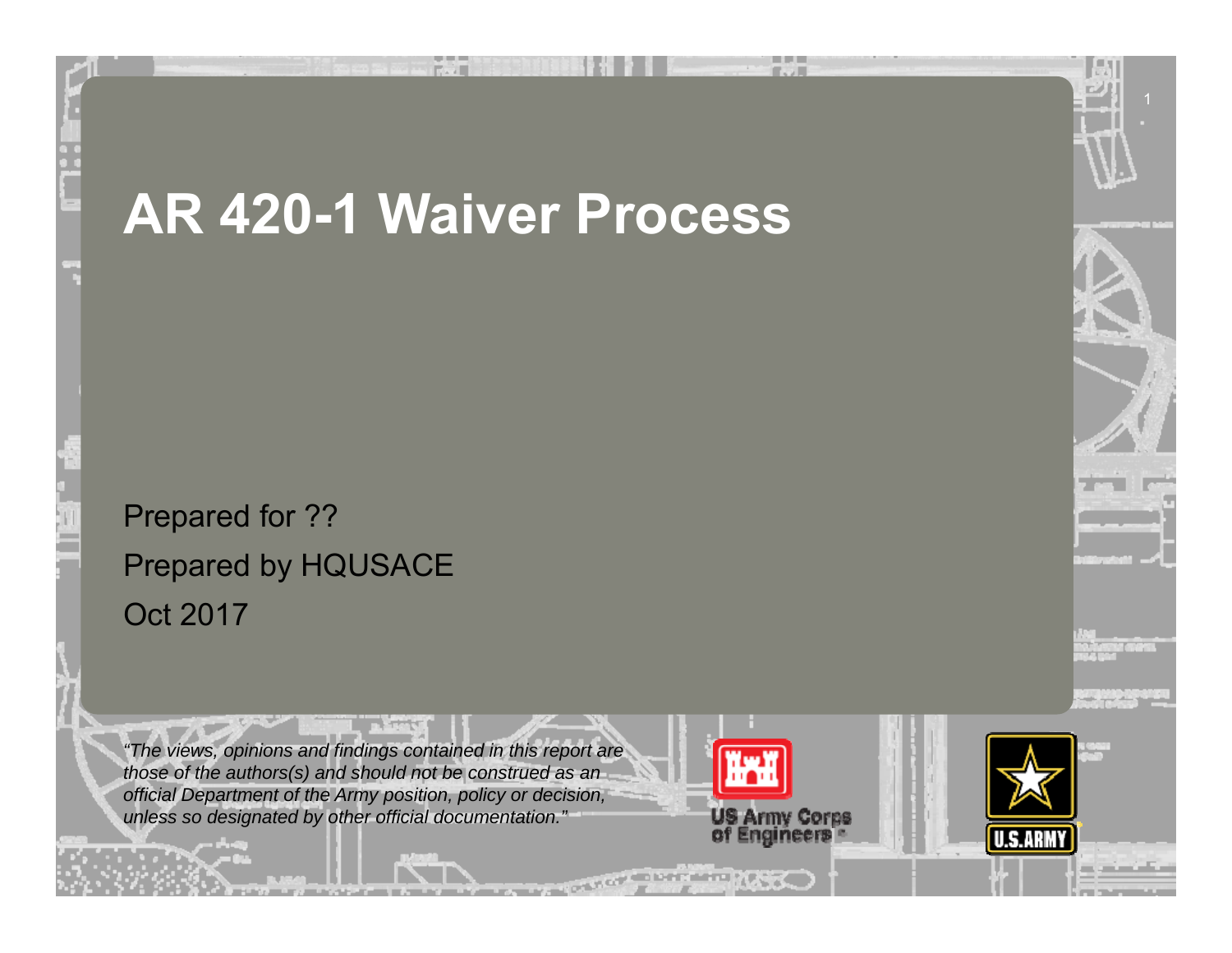### **ARMY FACILITIES STANDARDIZATION COMMITTEE (AFSC)**

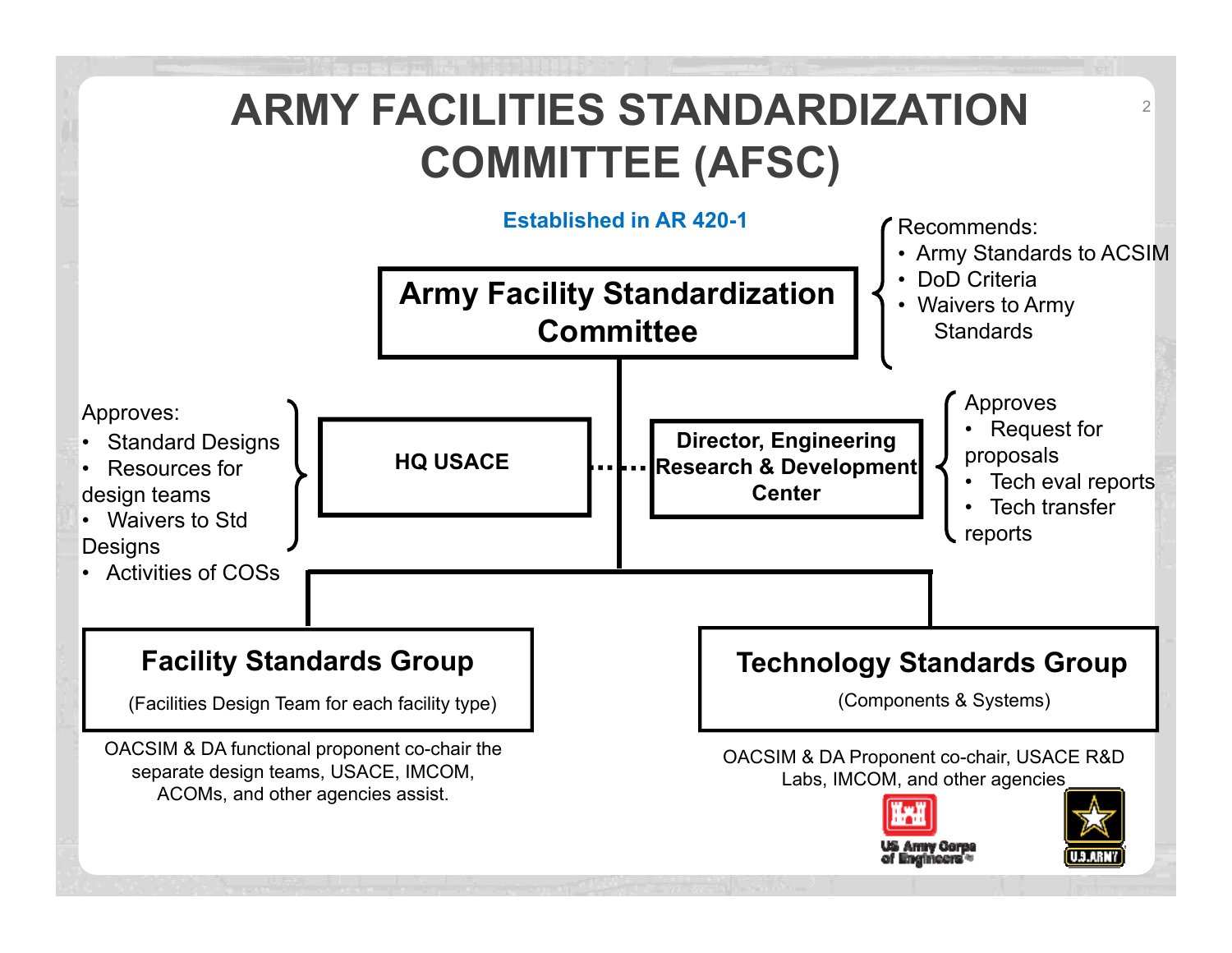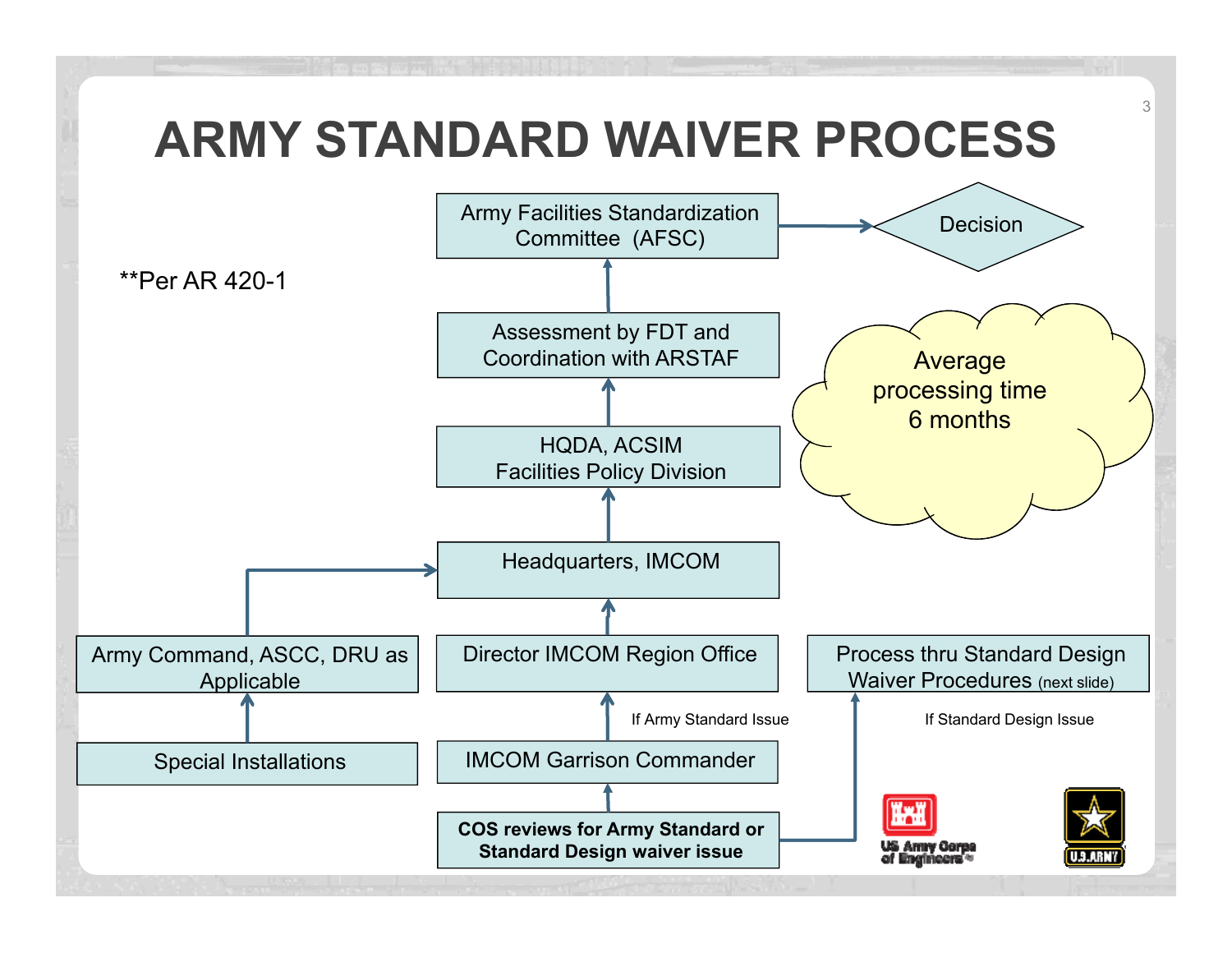## **WAIVER TO STANDARD DESIGN**

Purpose: Define the process that USACE team (GD, COS, MSC, HQ) use to review and approve proposed changes to a facility Standard Design (SD) prior to award.

Reference: AR 420-1 Army Facilities Management, Appendix G

Process:

- 1. The Installation, User or GD identifies the need for waiver to the Standard Design. GD coordinates with the COS.
- 2. The COS validates whether a Standard Design/Criteria waiver is required. If a waiver is not required, the PDT proceeds with the project.
- 3. The Standard Design Waiver is reviewed for adverse impact to scope, cost, function or standard design. **If there are no impacts, and the PDT and COS are in agreement, the COS completes approval document. A copy is provided to the HQUSACE MBP Manager.** If the PDT and COS are NOT in agreement or adverse impacts will be incurred, the waiver package follows steps 4 thru 6 for resolution.
- 4. The GD will forward the waiver package to the MSC for endorsement; the Waiver Request including a COS Position statement will be forwarded to the HQUSACE MBP Manager.
- 5. The MBP Manager will coordinate with the FDT and COS. Final recommendation will be provided to the HQUSACE DCG-MIO. **The DCG-MIO will make final approval of the Standard Design Waiver request.**
- **6. ACSIM, IMCOM, the Installation, MSC, GD, and COS will be advised of the HQUSACE decision ASAP.** The COS will assess approved waiver for possible permanent change to the current Standard Design/Criteria.



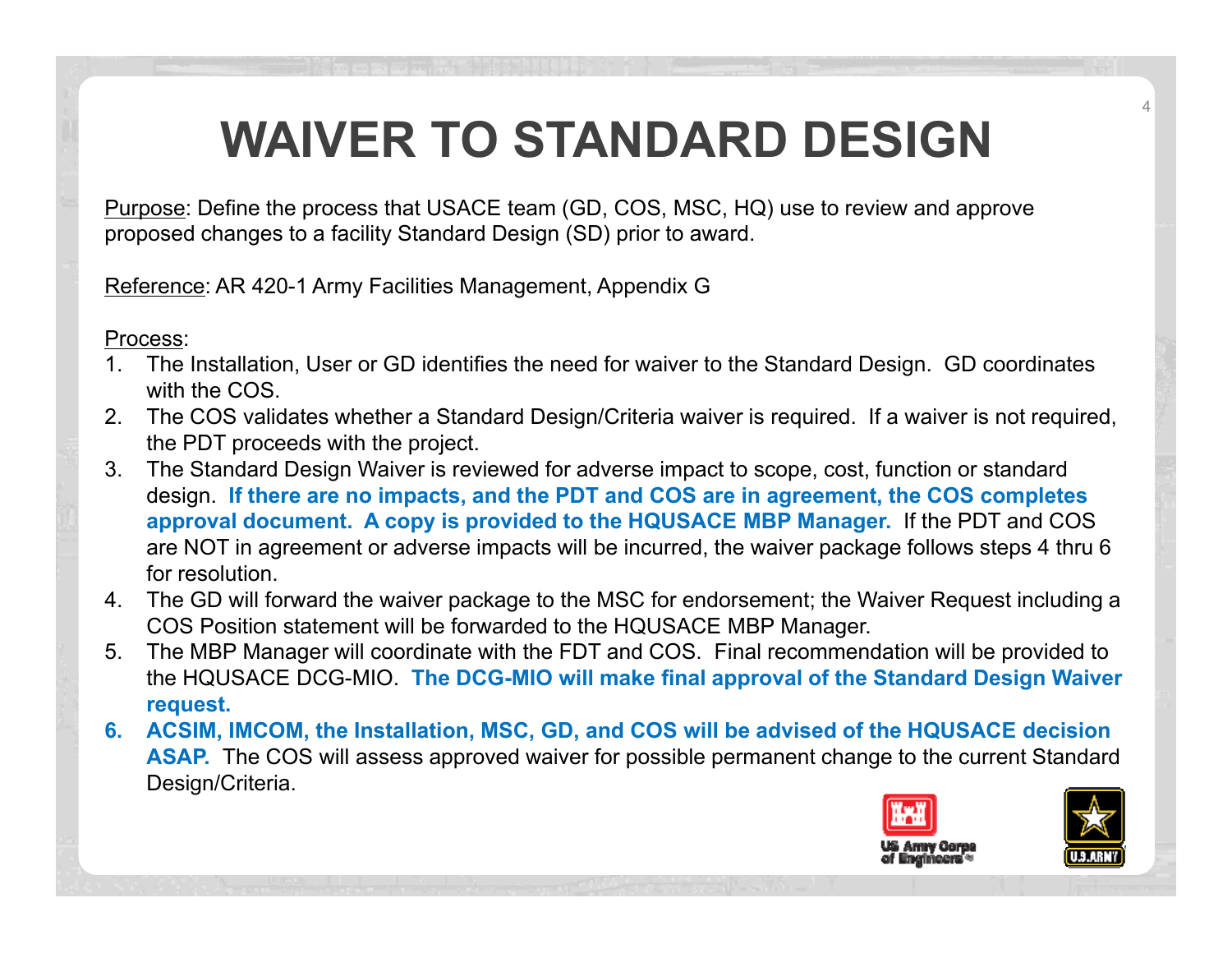## **WAIVER TO STANDARD DESIGN THE STANDARD DESIGN THE**

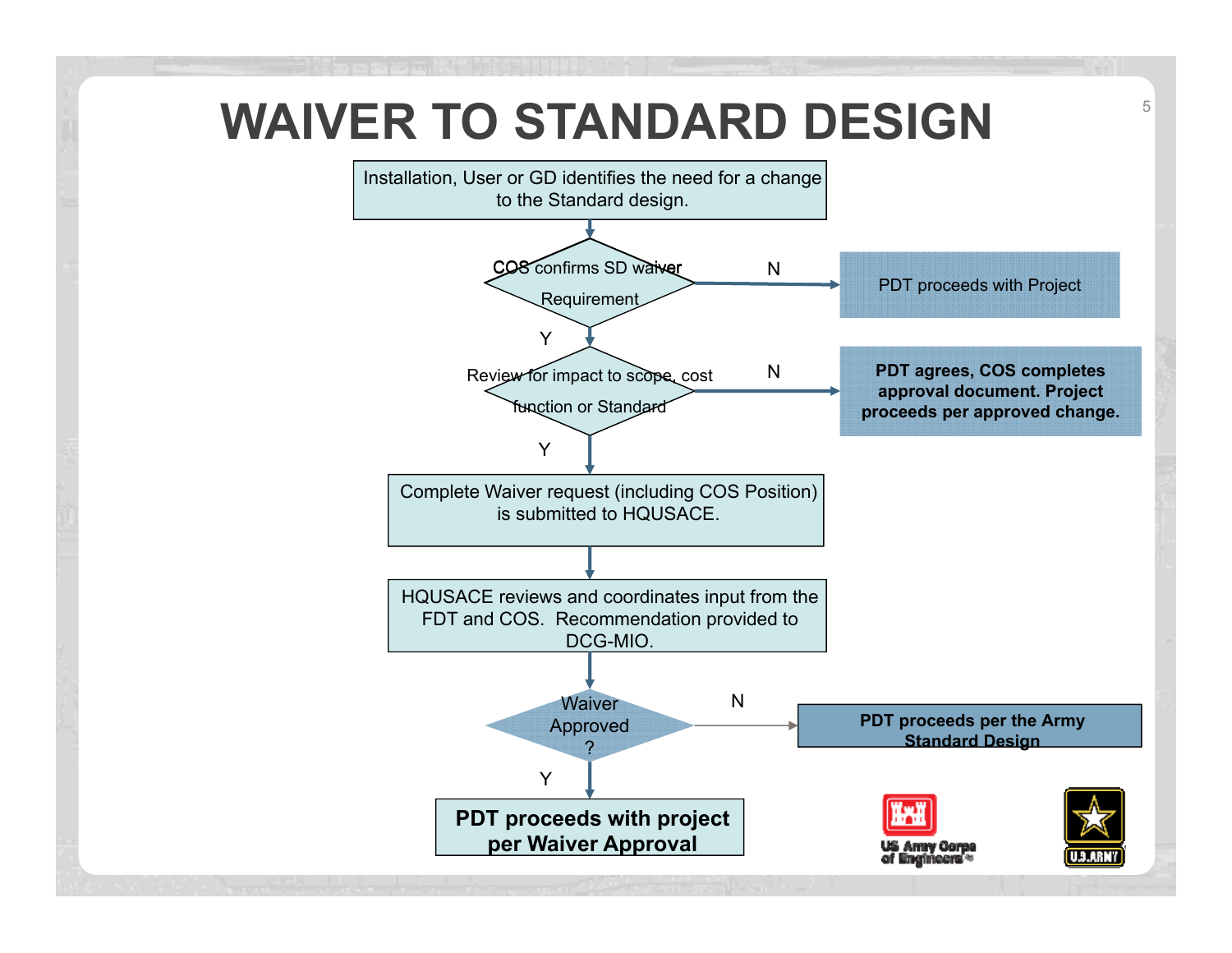## **Current Waivers (working)**

#### **Army Standard Waivers:**

- a. FY19 PN 62866 Camp Arifjan; directed catcode change to cc 21410 VMS by DASA (IHP) has created an Army Standard Waiver requirement. Need AFSC input on Army Standard Waiver documentation/requirement.
- b. FY19 PN 91589 Tango Korea Admin Facility; VCSA directed the project as a Command & Control Facility, vice an Admin Facility. Need AFSC input on Army Standard Waiver documentation/requirement.

#### **Standard Design Waivers:**

c. FY 18 PN 85794 Ft. Gordon ARCYBER COF; modified standard design COF required in support of ARCYBER requirements. COS and PDT agree with recommendations. Documentation in process.

d. FY18 PN 72843 Ft. Hood SSA and BTN HQ; modified standard design in support of the 62<sup>nd</sup> and 69<sup>th</sup> ADA. No impacts to scope or project execution. Documented 28 July 2017.



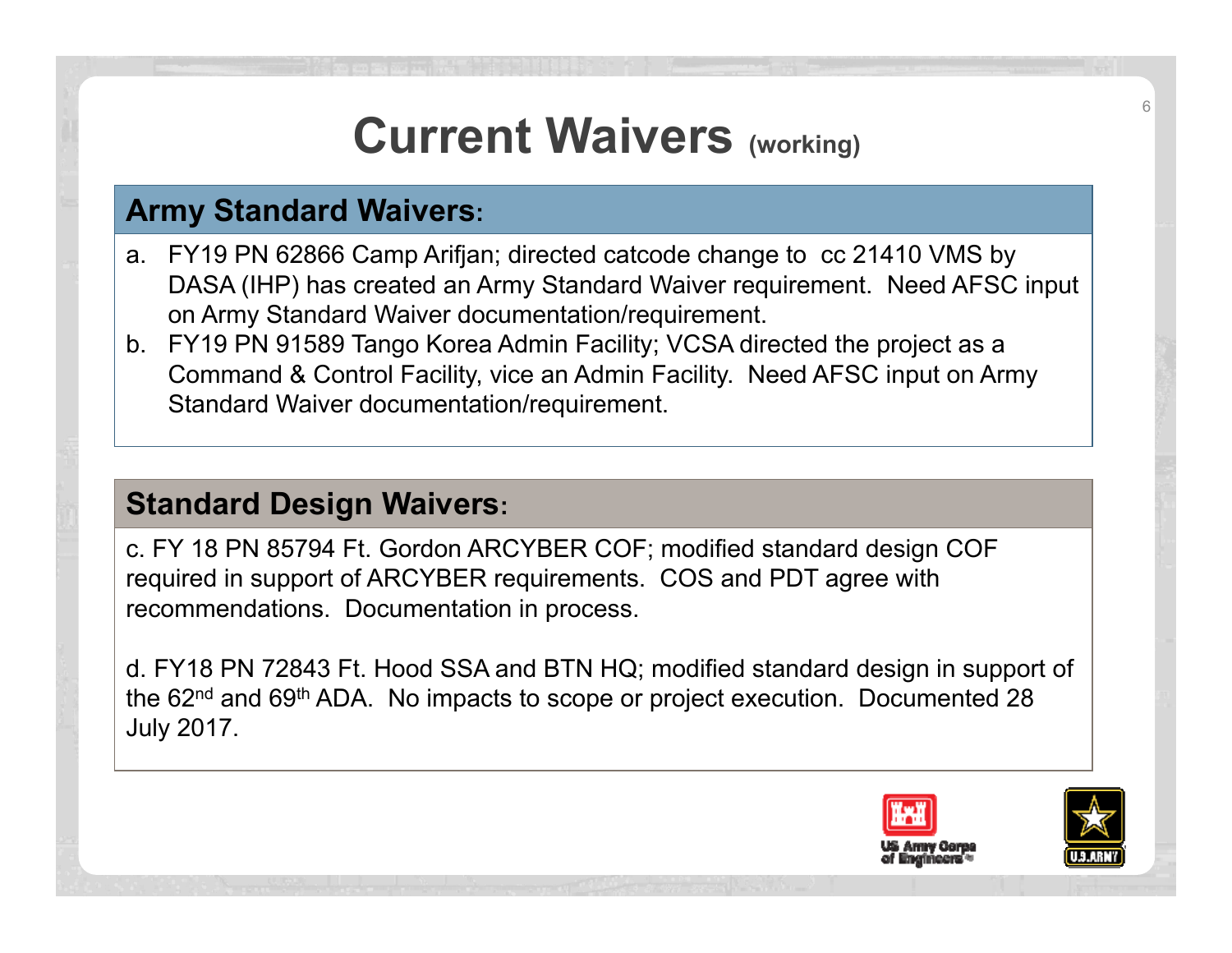### **Summary**

AR 420-1 is governing document regarding Army Standard and Standard Design Waivers.

Center of Standardization (COS) is responsible for identifying type of waiver required.

Communication is critical among PDT to include user, COS, IMCOM, Command, and USACE District.

Impacts to project scope, schedule and cost are reviewed.